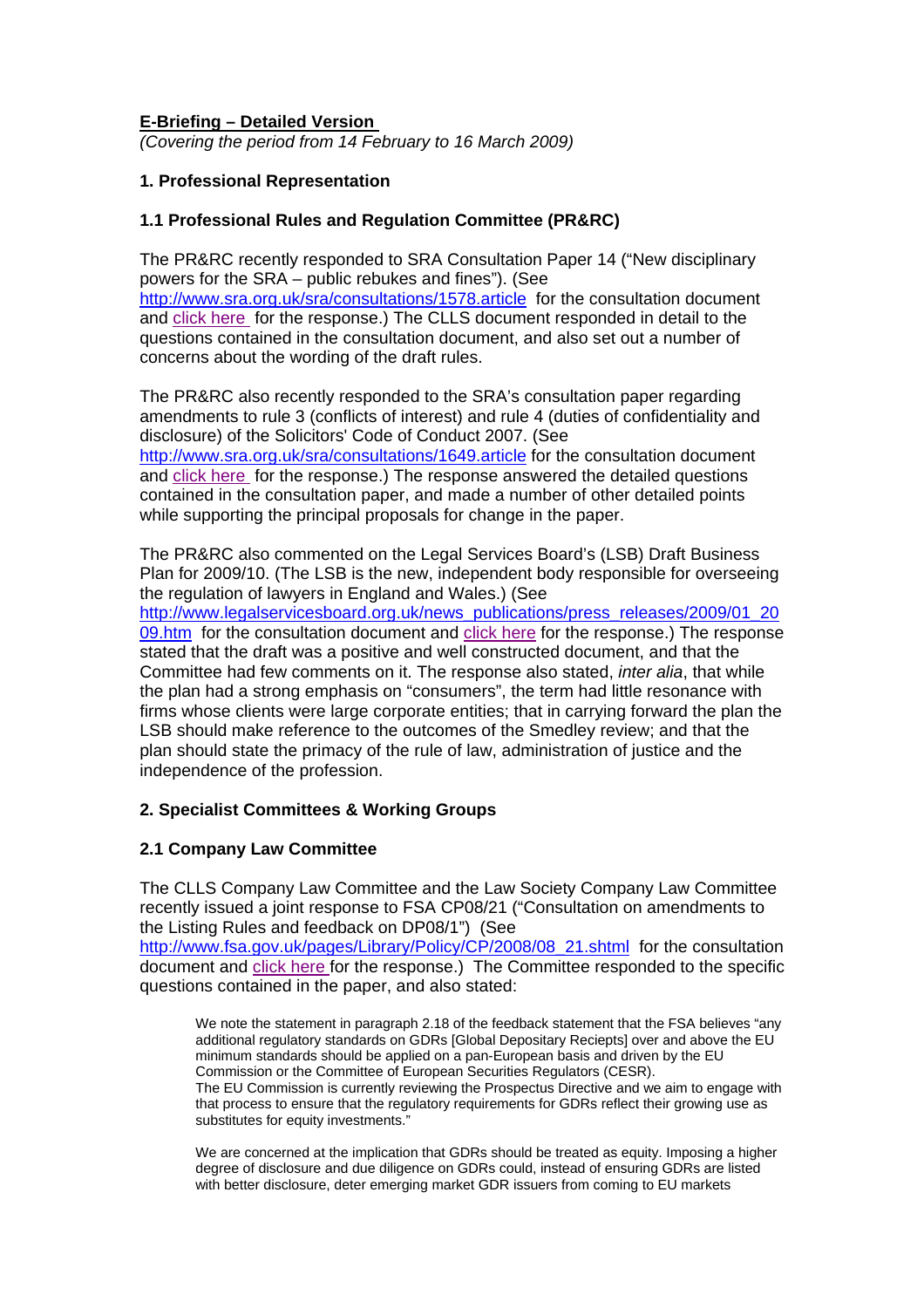altogether. This would mean that investors who wanted exposure to the underlying shares would either have to buy the shares themselves in the local market; or the GDR would be packaged elsewhere, outside the EU (i.e. rather than giving EU investors more protection, it would remove the EU protections they currently enjoy under EU law).

GDRs are traded on a separate order book on the London Stock Exchange. We believe that investors do not invest in GDRs thinking that they are primary listed equity, but rather that they are locally listed equity with a GDR "wrapper" that is convenient for currency and settlement reasons (among other things). If this is not clear to the market, then it could be made clearer through the same education and labeling steps that the FSA is proposing in connection with the other changes proposed in the consultation paper.

Other steps to ensure that overseas companies' shares in GDR form are not confused with directly listed shares and for example, mis-sold to retail investors, would include appropriate provisions in the Conduct of Business Rules. We would also not object to a requirement for additional risk warnings on GDR prospectuses to make clear that the level of disclosure is not the same as for shares.

The CLLS Company Law Committee also recently responded to the review of the Prospectus Directive. (See

[http://ec.europa.eu/internal\\_market/securities/prospectus/index\\_en.htm](http://ec.europa.eu/internal_market/securities/prospectus/index_en.htm) for the consultation and background documents and click here for the response.) The response welcomed the Commission's initiative in bringing forward the proposals set out in the review, and agreed with a number of the proposals suggested in the review. The Committee also made a number of detailed points in response to the specific questions contained in the background document.

# **2.2 Planning & Environmental Law Committee**

The Planning & Environmental Law Committee recently made a submission on Japanese knotweed (JK) in response to an HM Revenue & Customs technical note on changes to land remediation relief (LRR). (See

<http://www.hmrc.gov.uk/pbr2008/pbrn21.pdf> for the Technical Note and click here for the response.) The response looked at:

- Availability of LRR for land contaminated by JK, which occurs postacquisition;
- Evidentiary difficulties in determining when contamination has occurred;
- Exclusion of removal to a landfill site as a method of "qualifying remediation";
- Extension of LRR to other invasive plant species; and
- **Draft Legislation** 
	- o Section 1149 of the Corporation Tax Bill 2009 ("CTB 2009")
	- o Section 1147 of the CTB 2009

## **2.3 Regulatory Law Committee**

The Regulatory Law Committee responded to the Consultation on EU proposals for a consumer rights directive. (See http://www.berr.gov.uk/files/file48791.pdf [for the](http://www.berr.gov.uk/files/file48791.pdf)  [consultation document and c](http://www.berr.gov.uk/files/file48791.pdf)lick her[e for the response.\) The response commented](http://www.citysolicitors.org.uk/FileServer.aspx?oID=515&lID=0)  [on the scope of the Directive, as well as the proposed definitions of "Distance](http://www.citysolicitors.org.uk/FileServer.aspx?oID=515&lID=0)  [contract", "Durable Medium" and "Means of Distance Communication".](http://www.citysolicitors.org.uk/FileServer.aspx?oID=515&lID=0) 

The Committee also responded to several FSA consultation papers, including:

• CP 08/19 ("Regulating retail banking conduct of business"). (See [http://www.fsa.gov.uk/pages/Library/Policy/CP/2008/08\\_19.shtml](http://www.fsa.gov.uk/pages/Library/Policy/CP/2008/08_19.shtml) for the consultation document and [click here](http://www.citysolicitors.org.uk/FileServer.aspx?oID=521&lID=0) for the response.) The Committee's response answered the specific questions set out in the consultation paper;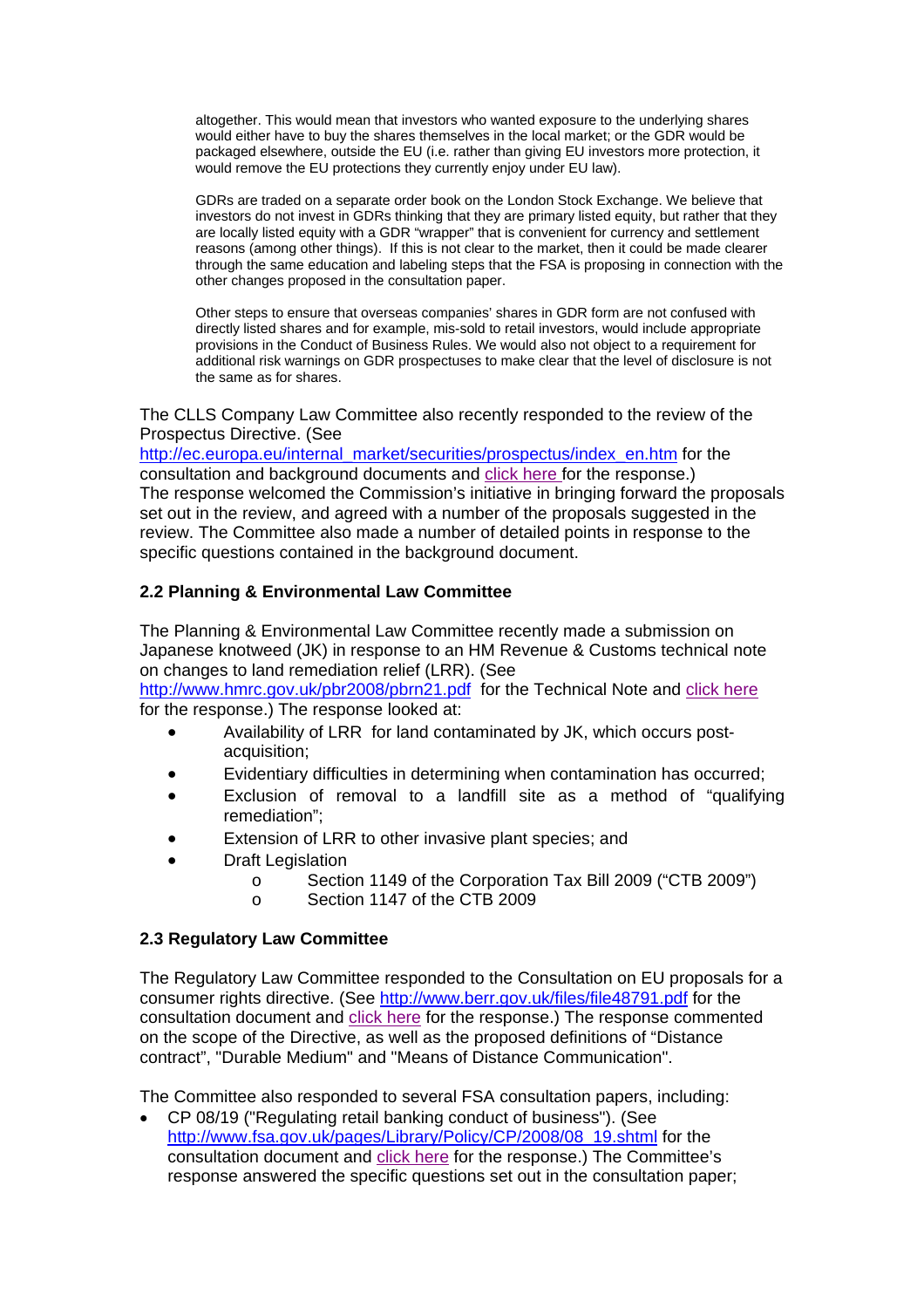- CP0 8/22 ("Strengthening Liquidity Standards"). (See [http://www.fsa.gov.uk/pages/Library/Policy/CP/2008/08\\_22.shtml](http://www.fsa.gov.uk/pages/Library/Policy/CP/2008/08_22.shtml) for the consultation document and click here for the response). The response did not comment on any policy aspects of the paper, but rather was concerned to ensure legal certainty in connection with the obligations that would be imposed on firms under the proposed text set out in Appendix 1 to the paper (draft BIPRU 12). The response commented on several aspects of draft BIPRU 12 which it was believed require further consideration and clarification, including:
	- o Cross-border banks:
		- Compatibility of proposals with applicable law and regulation
		- **Location and control of assets** 
			- Location of assets
				- Control of assets
	- o Conditions to obtaining a liquidity waiver or modification
	- o First-to-market regulation
	- o Transparency
	- o Scope and proportionality
	- o Timing
- CP 08/23 ("Financial Stability and Depositor Protection FSA responsibilities"). (See [http://www.fsa.gov.uk/pages/Library/Policy/CP/2008/08\\_23.shtml](http://www.fsa.gov.uk/pages/Library/Policy/CP/2008/08_23.shtml) for the consultation document and click here for the response.) The response did not comment on any policy aspects of the consultation paper, but rather focussed on ensuring that the obligations which would be imposed on firms, the standards of behaviour FSA would expect firms to meet and the likely steps which will be followed by FSA were clear and certain. The paper referred specifically to paragraphs 2.8 to 2.17 of the Consultation Paper and the FSA's "concern about the readiness of firms to deliver the information [we] require in a timely fashion".
- A December 2008 consultation paper entitled "Consultation on the Legislative Framework for the Regulation of Alternative Finance Investment Bonds (sukuk)" (a joint consultation between the FSA and HM Treasury outlining legislative proposals for the regulation of alternative finance investment bonds) (See <http://www.fsa.gov.uk/pubs/cp/sukuk.pdf> for the consultation document and click here for the response.) The response stated:
	- We welcome the Authorities' initiative to clarify the classification of *sukuk* under the UK's financial regulatory framework.
	- Of the four options proposed in the CP we favour Option 1 (introducing a specific regulatory definition of AFIBs) or Option 3 (including AFIBs as an existing specified instrument under  $RAO<sup>1</sup>$  Articles 77 and 78):
		- *Option 2* is inappropriate to a regulatory provision (particularly one defining the perimeter of regulation) and dangerous;
		- *Option 3*: this is superficially attractive but we consider involves too high a risk of affecting interpretation of the existing provisions of Articles 77, which depends in particular on all instruments in that category being debts; and
		- *Option 4* we consider untenable.

<span id="page-2-0"></span> $\overline{a}$ <sup>1</sup> Financial Services and Markets Act 2000 (Regulated Activities) Order 2001, as amended, commonly referred to as the Regulated Activities Order.